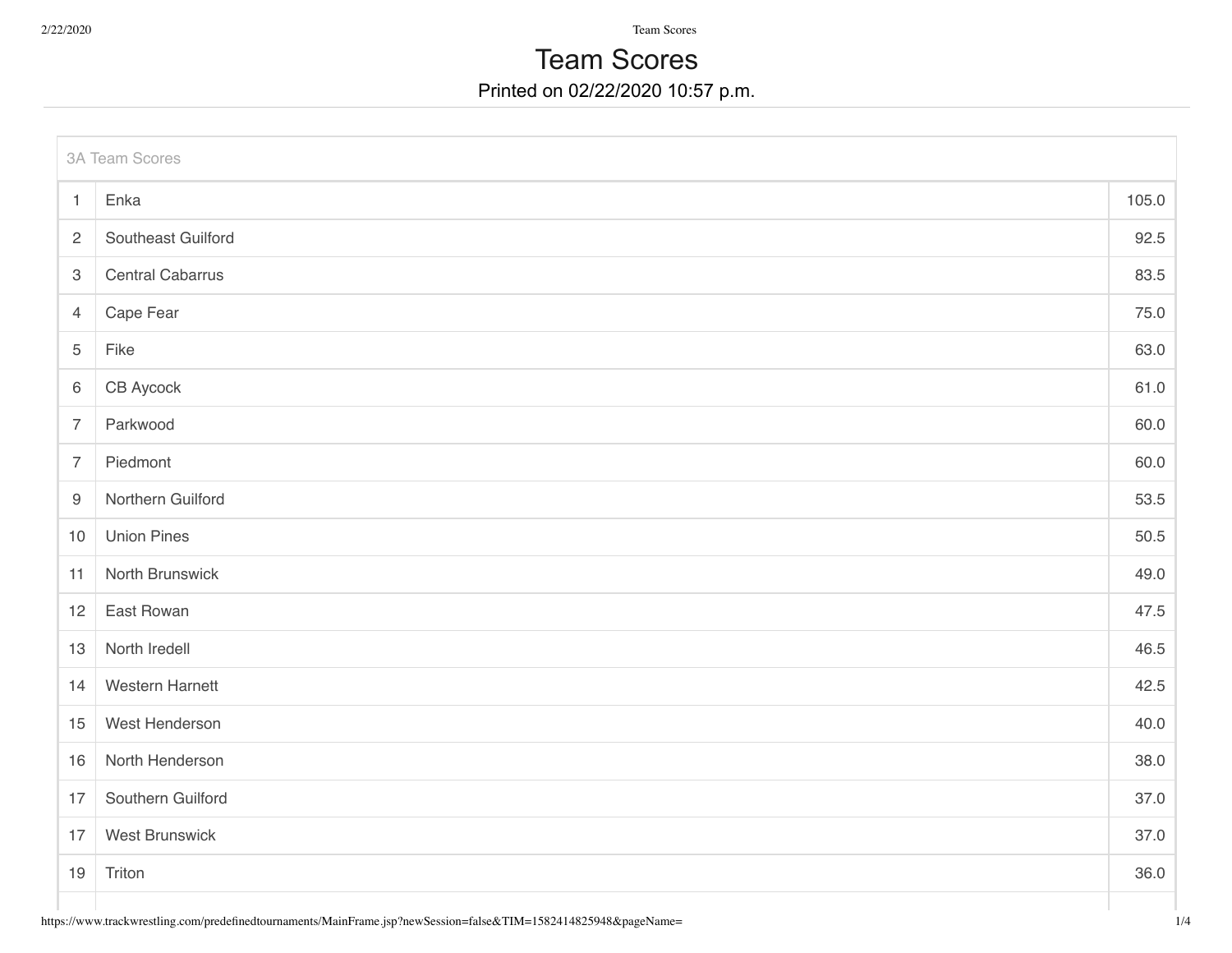| 20 | Marvin Ridge         | 35.0 |
|----|----------------------|------|
| 21 | Statesville          | 33.0 |
| 21 | Topsail              | 33.0 |
| 23 | <b>West Carteret</b> | 30.5 |
| 24 | Swansboro            | 25.5 |
| 25 | DH Conley            | 25.0 |
| 26 | Northwood            | 24.5 |
| 27 | Westover             | 22.5 |
| 28 | Charlotte Catholic   | 20.0 |
| 29 | Cuthbertson          | 19.0 |
| 29 | Gray's Creek         | 19.0 |
| 29 | Southwest Guilford   | 19.0 |
| 32 | <b>Terry Sanford</b> | 16.5 |
| 33 | Crest                | 15.5 |
| 34 | A.C. Reynolds        | 15.0 |
| 34 | Cramer               | 15.0 |
| 34 | Southern Durham      | 15.0 |
| 37 | Douglas Byrd         | 14.0 |
| 38 | Concord              | 12.0 |
| 38 | Northwest Cabarrus   | 12.0 |
| 38 | St. Stephens         | 12.0 |
| 38 | Western Guilford     | 12.0 |
| 42 | North Gaston         | 11.0 |
|    |                      |      |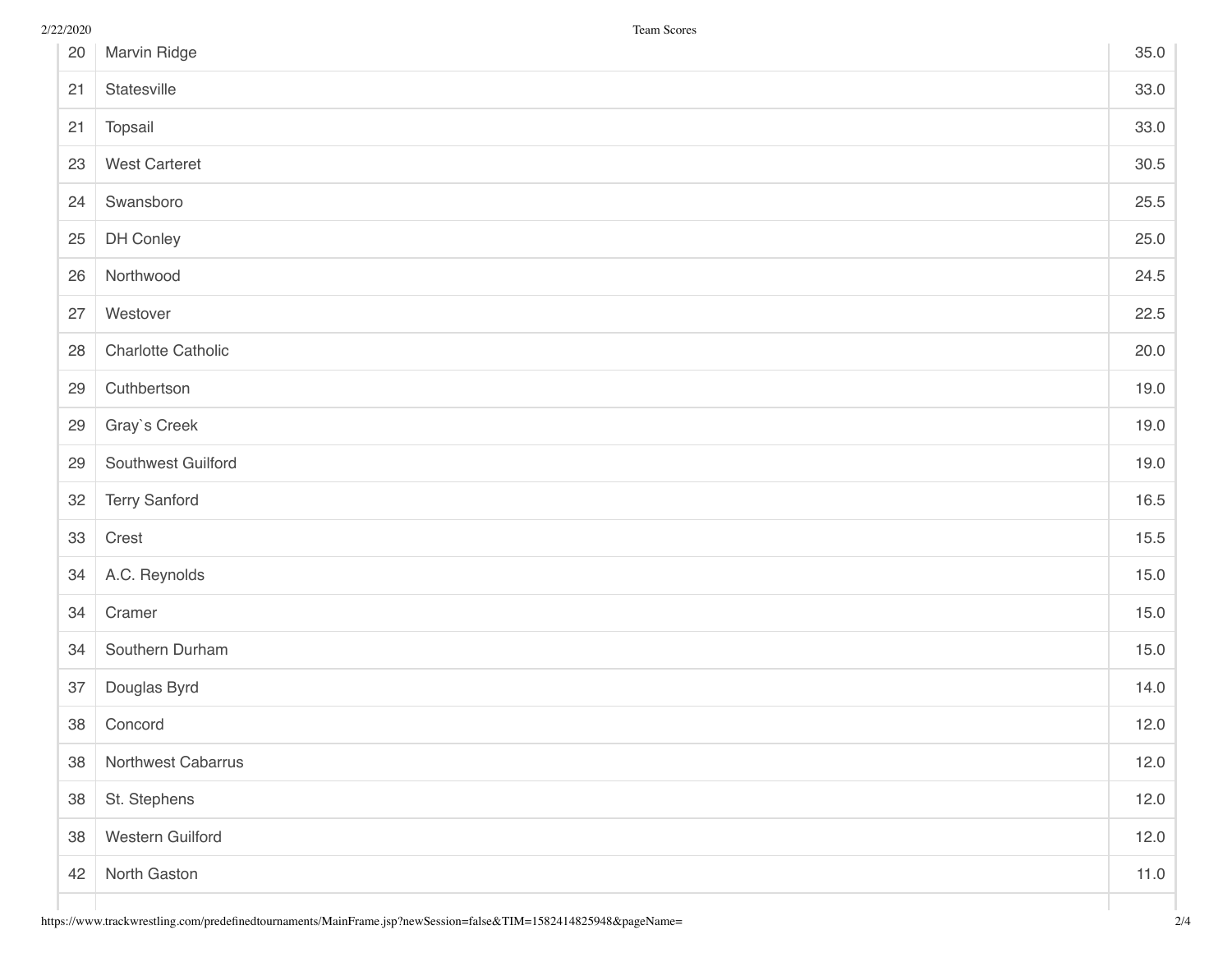| 42 | South Brunswick    | 11.0    |
|----|--------------------|---------|
| 44 | Eastern Guilford   | 10.0    |
| 44 | Rose               | 10.0    |
| 46 | Havelock           | 9.0     |
| 46 | Mount Tabor        | 9.0     |
| 48 | A.L. Brown         | $7.0\,$ |
| 48 | Dudley             | 7.0     |
| 48 | North Buncombe     | 7.0     |
| 48 | Orange             | 7.0     |
| 52 | Chapel Hill        | $6.0\,$ |
| 52 | Person             | $6.0\,$ |
| 54 | Jay M. Robinson    | $5.0\,$ |
| 54 | Southern Nash      | $5.0$   |
| 54 | West Rowan         | $5.0$   |
| 57 | Hunt               | 4.0     |
| 58 | Alexander Central  | 3.0     |
| 58 | South Iredell      | 3.0     |
| 60 | Asheboro           | 2.0     |
| 60 | Asheville          | 2.0     |
| 60 | Franklinton        | 2.0     |
| 60 | Montgomery Central | 2.0     |
| 60 | Southern Alamance  | 2.0     |
| 65 | Carson             | $1.0$   |
|    |                    |         |